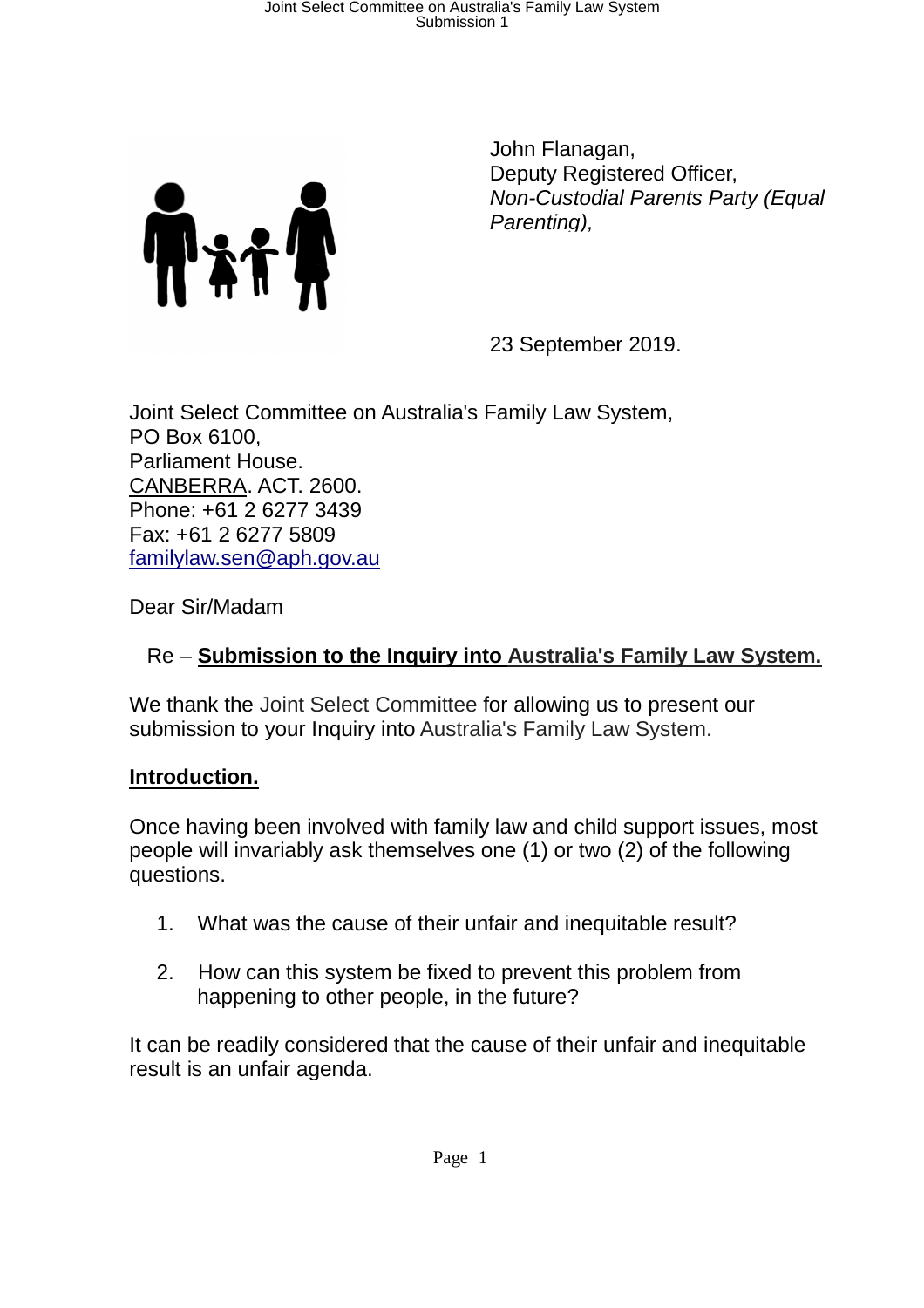However how the system can be then fixed is somewhat more complex.

We have made submissions to many family law, child support and related inquires over the years. This is to outline the cause of the problem and to show how the system can be fixed in order to prevent this problem from reoccurring.

For example, one of our earlier submissions was made in a letter dated 7 August 2003. Our submission from 2003 can be found at:

http://www.equalparenting.org.au/wp-content/uploads/2011/06/2.-Sumission-by-John-Flanagan-FICS-to-the-Standing-Committee-on-Familyand-Committee-Affairs-re-Shared-Parenting-7-August-2003.pdf

That submission was made sixteen years ago. Unfortunately nothing has changed since that time.

We still have a problem with an unfair agenda and we still do not have the solutions put in place to fix that problem.

#### **Our Current Submission.**

Whilst all of the points outlined in your Terms of Reference for this current inquiry are important, we believe that they are very often related. Therefore our submission is specifically directed at items "c" and "i" (and perhaps "k") of your Terms of Reference

Item "c" refers to "any other reform that may be needed to the family law". Item "i" refers to "child support". Item "k" refers to "related matters".

We believe that the necessary solutions are as set out in A to C below.

## **A. Item "c" of the Terms of Reference – "any other reform that may be needed to the family law"**.

### **1 — Rebuttable Presumption of Joint Residency.**

We would suggest that you should provide for a rebuttable presumption of joint residency, as a general presumption. That is, unless there are valid and proven reasons for not doing so.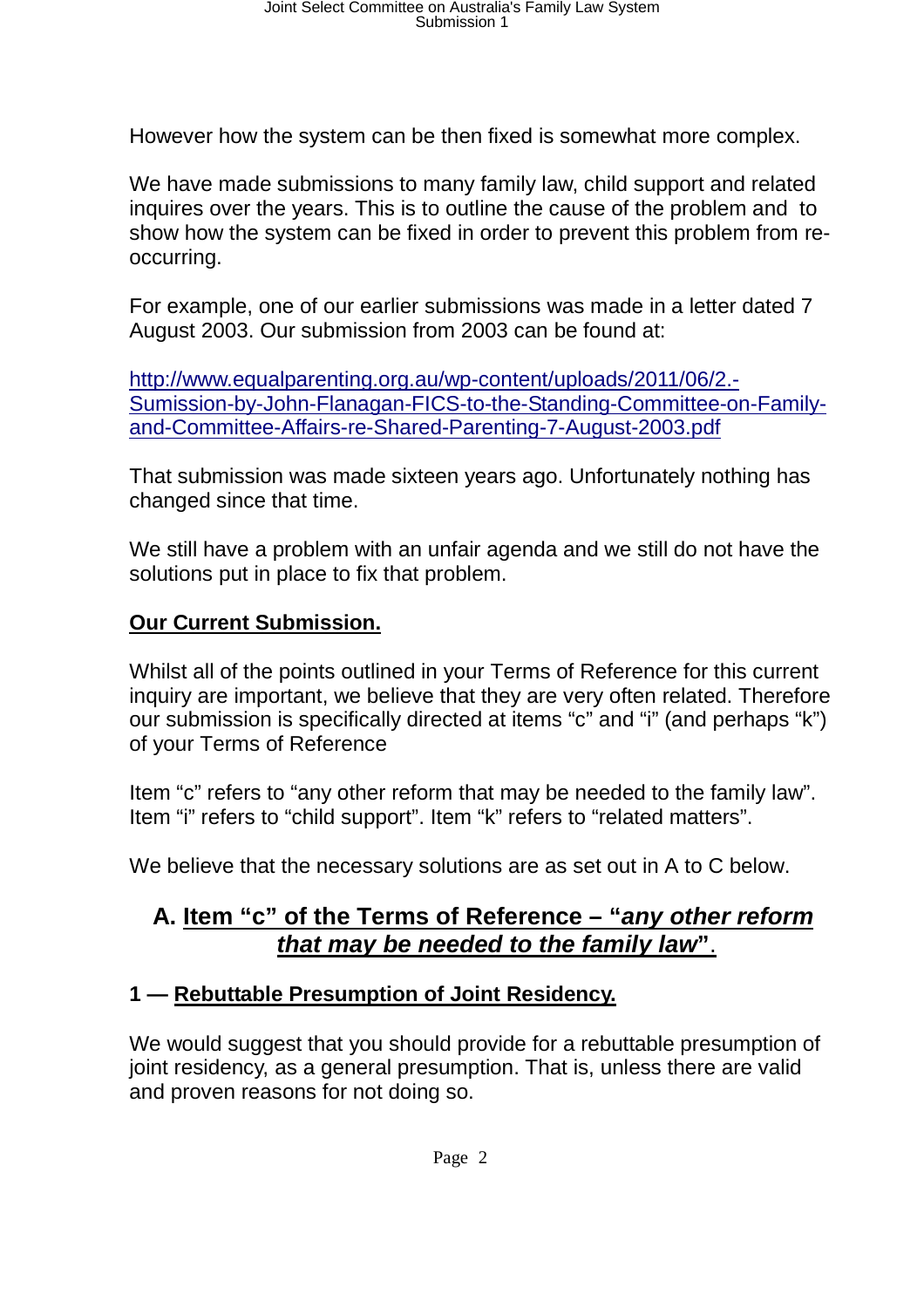At the same time, we believe that you should also recommend the reversal some of the negative effects of the changes made by the Family Law Amendment (Family Violence and Other Measures) Act 2011. This includes the removal of the effects of the domestic violence provisions contained therein and the re-instatement of the previous perjury provisions.

For example, the joint residency provisions of the Family Law Act 1975, prior to the 2011 changes, were certainly a long way from being perfect. However, as a result of the 2011 changes, what we have now is clearly not good enough.

As a result of these changes, the issue of family violence is increasingly being used to wrongly undermine legitimate attempts at children being able to have contact with both parents after either separation or divorce.

The Family Law Amendment (Family Violence and Other Measures) Act 2011 (Act no. 189 of 2011) came into effect on 7 June 2012.

As a result, changes were then made to the Family Law Act 1975. This was, in particular, to sub-section 60CC(2) of the principal act with a new sub-section 60CC(2A) being added.

In this new sub-section, the "consideration" of equal time provisions was now only made the "second" consideration. Alleged or otherwise issues of family violence were made the "first" consideration.

We do not condone family violence. However the result of this particular amendment has significantly undermined legitimate attempts at children being able to have contact with both parents after either separation or divorce; when this should not be the case.

This is despite the fact that many of these allegations are not true and are not required to be substantiated. These allegations are often merely made to obtain an advantage under this sub-section 60CC(2A) of the Family Law Act (and also to obtain an advantage with other issues such as property settlements and superannuation splitting; child support payments and Centrelink payments). Also there is probably an element of revenge.

It is noted that paragraph (2)(a) of sub-section 60CC(2A) refers to children being able to have contact with both parents after either separation or divorce. Whereas the currently dominant paragraph (2)(b) of the same sub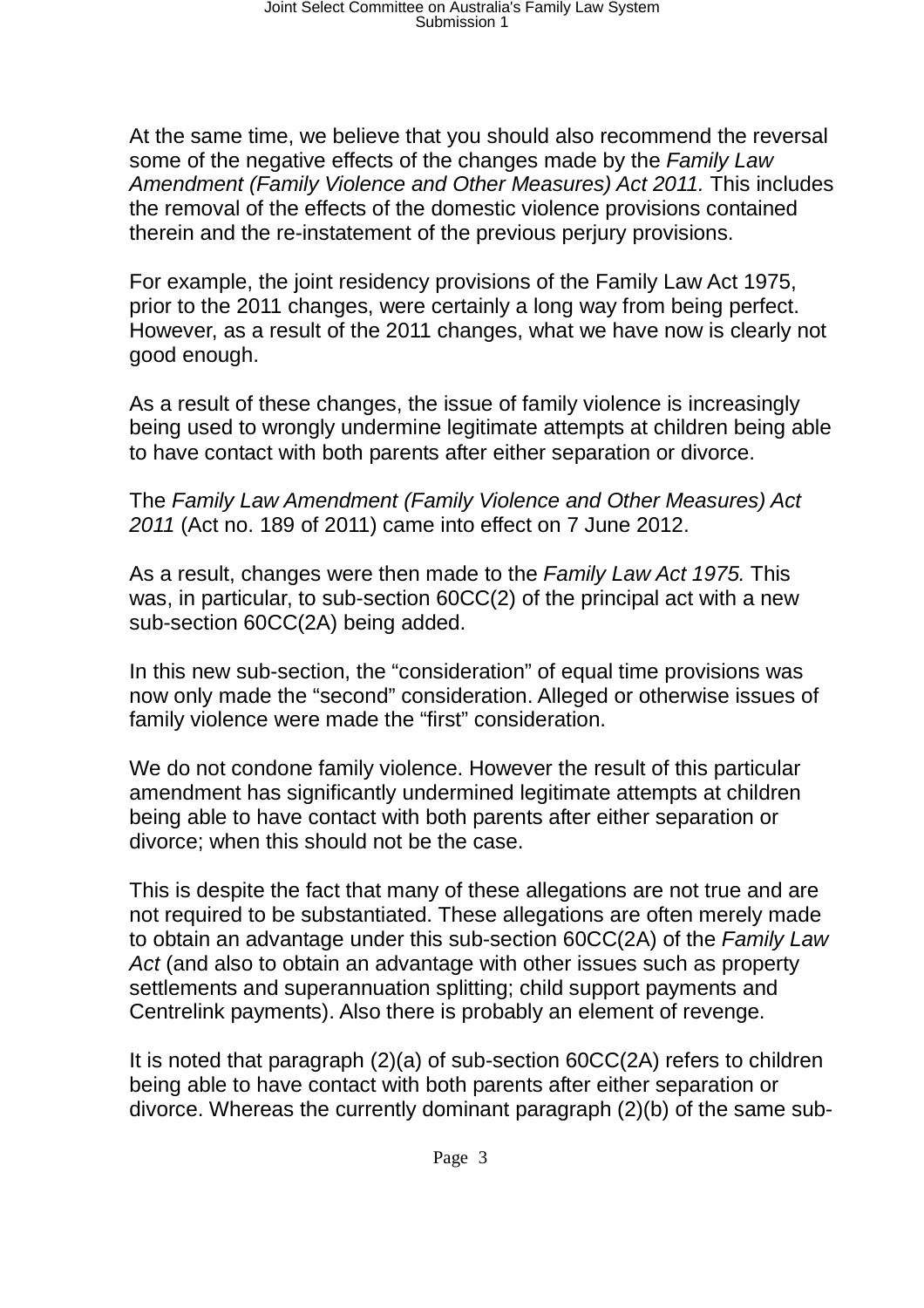section refers to family violence.

To overcome the negative effects of the Family Law Amendment (Family Violence and Other Measures) Act 2011, we would propose that the priority now given to paragraph (2)(b) over paragraph (2)(a) should be reversed.

That is, the changes to sub-section 60CC(2A) would be as follows:-

# **Delete**

(2A) If there is any inconsistency in applying the considerations set out in subsection (2), the court is to give greater weight to the consideration set out in paragraph (2)(b).

## **Insert**

(2A) If there is any inconsistency in applying the considerations set out in subsection (2), the court is to give greater weight to the consideration set out in paragraph (2)(a).

As a result of this change, family violence would be still an issue that has to be considered. However there would be now a priority given to children being able to see both parents after either divorce or separation.

At the same time, it is hoped that many of the currently false allegations of family violence would then become less prevalent.

### **2 — Providing Parents with Individual Rights.**

The word "*paramount*" should be replaced with the word "*primary*" in the Family Law Act 1975. This change is with regard to the "best interests" principle or the paramountcy principle (as it is often called) in Part VII of the Family Law Act 1975.

At present, parents, grandparents and other relatives, etc do not have any individual rights under family law.

## **3 — Reduce Court Secrecy and Increase Accountability of the Family Court.**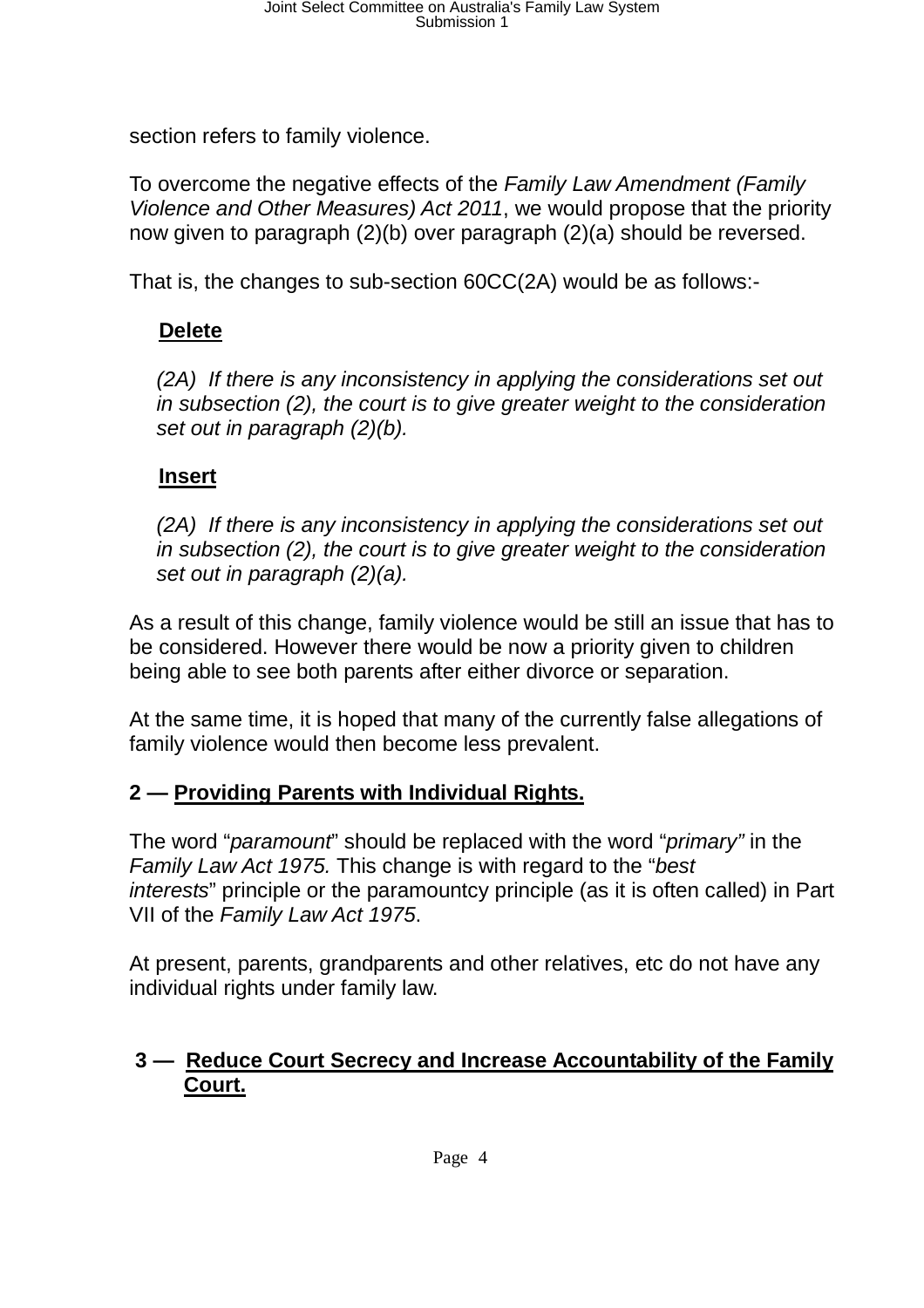The repealing of section 121 and substitution with a new section 121 would need to be carried out to reduce court secrecy and to increase the accountability of the Family Court. Details can be provided if required.

(Also for technical reasons, section 102PC would need to be modified so that there is no inconsistency between that section and the new section 121).

### **4 — Assets Acquired Prior to the Marriage or the Relationship.**

Section 79 "Alteration of property interests" of the Family Law Act 1975 is reasonably ill-defined. This is particularly with regard to the question of determining "*future needs*".

It is recognised by the courts that although a party cannot claim to have contributed to the acquisition of property or the provision of superannuation obtained by the other before their relationship commenced; he or she may have then contributed to the conservation or improvement of the property or the value of the superannuation fund.

In court proceedings, it is found that the value of the assets owned by the person or persons prior to the marriage or the relationship often becomes "vague" and the original asset value is then often diluted. This is because of the issue of "future needs".

Section 79 needs to be amended to reinforce the fact that the value of property owned and/or superannuation acquired prior to the marriage or relationship will remain in the possession of the individual that had ownership of the assets at the time of the marriage or the commencement of the relationship. This would include all assets such as shares and/or liquid assets.

It should be noted that details of all assets should be included in the court orders. This is for the purpose of obtaining any of the usual stamp duty and/or capital gain tax concessions that may be applicable.

This is not to affect the distribution of any of the any subsequent assets, etc and the making of any other orders relating to subsequent assets, etc that may relate to child maintenance and spousal maintenance issues.

# **B - Item (i) of the Terms of Reference – "Child Support".**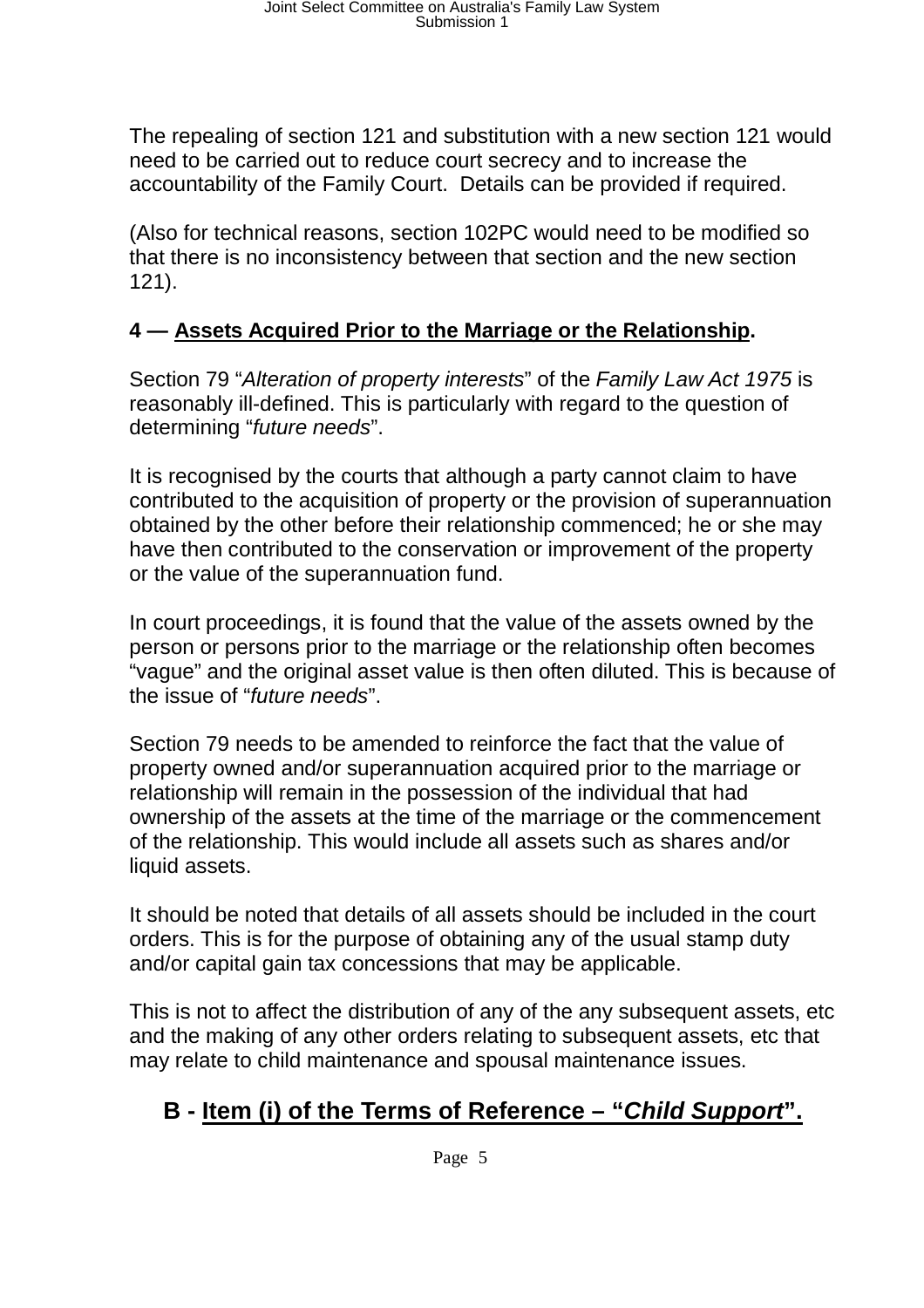# **1 — Restoration of Individual Privacy.**

Section 16C of the Child Support (Registration and Collection) Act 1988 and Section 150D of the Child Support (Assessment) Act 1989 should be repealed.

This is simply to restore individual privacy which does not exist at the present time.

### **2 — Remove the Unnecessary Link Between Family Tax Benefit Payments and Child Support.**

At present, there is a forced enlistment into the child support scheme through Centrelink This is by having the current legislation create an artificial need for the custodial parent to join the child support scheme or face the prospect of only obtaining the minimum family tax benefit payments.

As such, section 151A of the Child Support (Assessment) Act 1989 and Clause 10 of Schedule 1 of A New Tax System (Family Assistance) Act 1999 should be repealed.

### **3 — Increase the Accountability of the Commonwealth Child Support Officers.**

Paragraph (s) of Schedule 1 of the Administrative Decisions (Judicial Review) Act 1977 allows the decisions of Commonwealth child support officers, where they relate to child support change of assessments, to be exempt from review.

As a result, these Commonwealth child support officers are exempt from being accountable for any decisions that would be otherwise seen as being improperly made.

We believe that there is no legitimate reason for this exemption to exist.

We believe that paragraph (s) should be deleted from Schedule 1 of the Administrative Decisions (Judicial Review) Act 1977 to make these Commonwealth officers accountable for their decisions. This is in the same way that other Commonwealth officers are accountable for other similar decisions.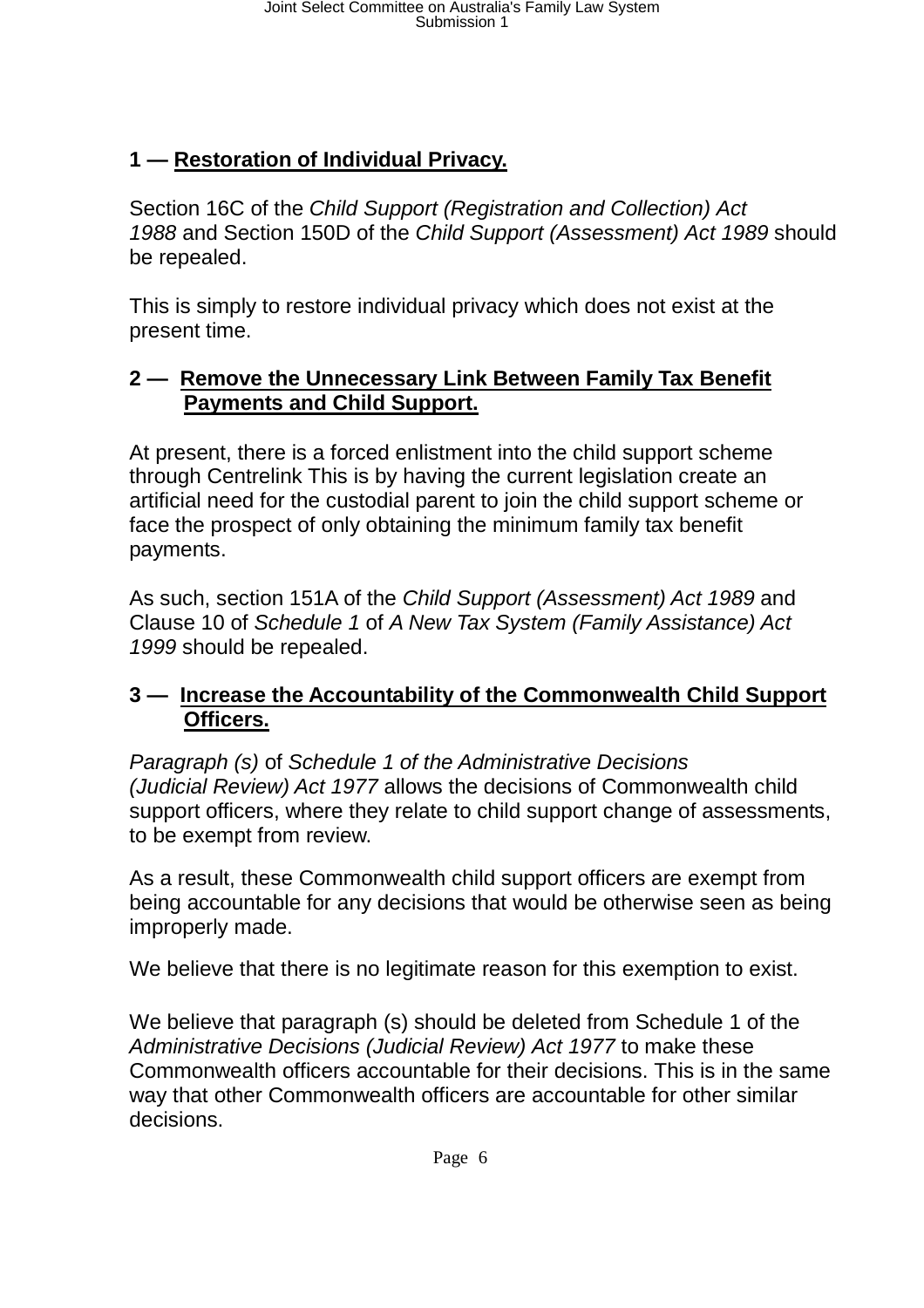(For details regarding the effect of the above paragraph "s", please refer to Tydeman v Deputy Registrar of Child Support Agency [1999] FCA 88 (12 February 1999) and Tydeman v Deputy Registrar of Child Support Agency [1999] FCA 936 (9 July 1999) and the subsequent Tydeman appeals)

### **4 — Child Support Registrar's Decisions to be Governed by the Rules of Evidence.**

The wording "bound by any rules of evidence" should be inserted into section 98H of the Child Support (Assessment) Act 1989 and into section 33 (with respect to child support matters) of the Administrative Appeals Tribunal Act 1975.

Currently child support reviews can be seen as being effectively quasi judicial proceedings. This is rather than being true tribunal proceedings. However the conduct of these child support proceedings is not bound by the rules of evidence.

The Child Support Registrar's decisions should be governed by the rules of evidence. This is to allow the perception of proper fairness to be seen by the participants as having taken place.

### **5 — Restriction of Access to Tax File Numbers.**

Changes should be made to remove the ability of the government employees of the Child Support Programme to arbitrarily access another person's tax file information. This is unless the affected person(s) has been notified and has also approved of this access occurring.

Prior to 2001, the government employees of the Child Support Agency (as the Child Support Programme was then known), had direct access to a person's tax file number and tax details. This was because the Child Support Agency was then part of the Australian Tax Office,

In 2001, amendments in Schedule 5 to the Child Support Legislation Amendment Act 2001 (Act No. 75) repealed section 8WD of the Taxation Administration Act 1953. This consequently removed the Tax Commissioner from holding the Office of Child Support Registrar.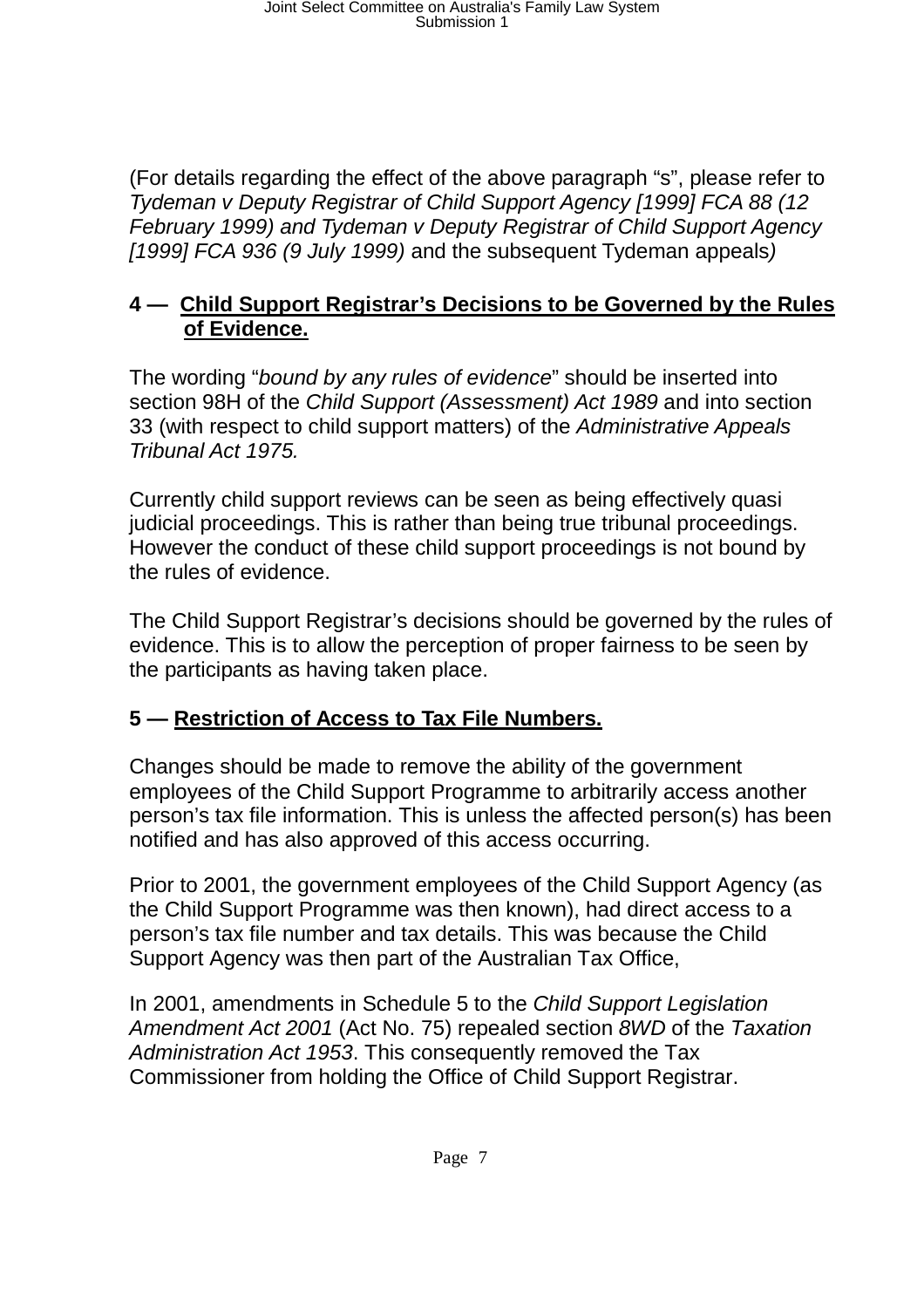The Child Support Agency was then moved to another Government department and then subsequently moved to the Department of Human Services, where it is now located.

There are generally heavy penalties for wrongly accessing tax information.

The two main legislative sections that restrict this access are:

- 1. Section 8WA of the Taxation Administration Act 1953 "Unauthorised requirement etc. that tax file number be quoted"
- 2. Section 8WB of the Taxation Administration Act 1953 "Unauthorised recording etc. of tax file number"

However the employees of the Child Support Agency/Child Support Programme were able to keep their direct access to a person's tax information after the legislative changes made in 2001.

This was only because the Child Support Registrar was provided with an exception to this restriction in the above sections 8WA and 8WB of the Taxation Administration Act 1953.

This was done by adding an item (ga) to sub-section 8WA(1AA)(b) and to sub-sections 8WB(1A)(a) and (b) of the Taxation Administration Act 1953.

The wording of item (ga) is as follows:

(ga) to facilitate the administration of the Child Support (Assessment) Act 1989 and the Child Support (Registration and Collection) Act 1988;

Reference to item (ga) was also inserted into section 202 of the Income Tax Administration Act 1936. This was to enable the exemption to take effect.

The Child Support Registrar has then delegated this exception to nearly all of the employees of the Child Support Programme. As a result, access to tax information is unrestricted to most employees of the Child Support Programme.

We believe that the (ga) exemption should be removed from the relevant sub-sections of the Taxation Administration Act 1953 to restrict access to a person's tax information.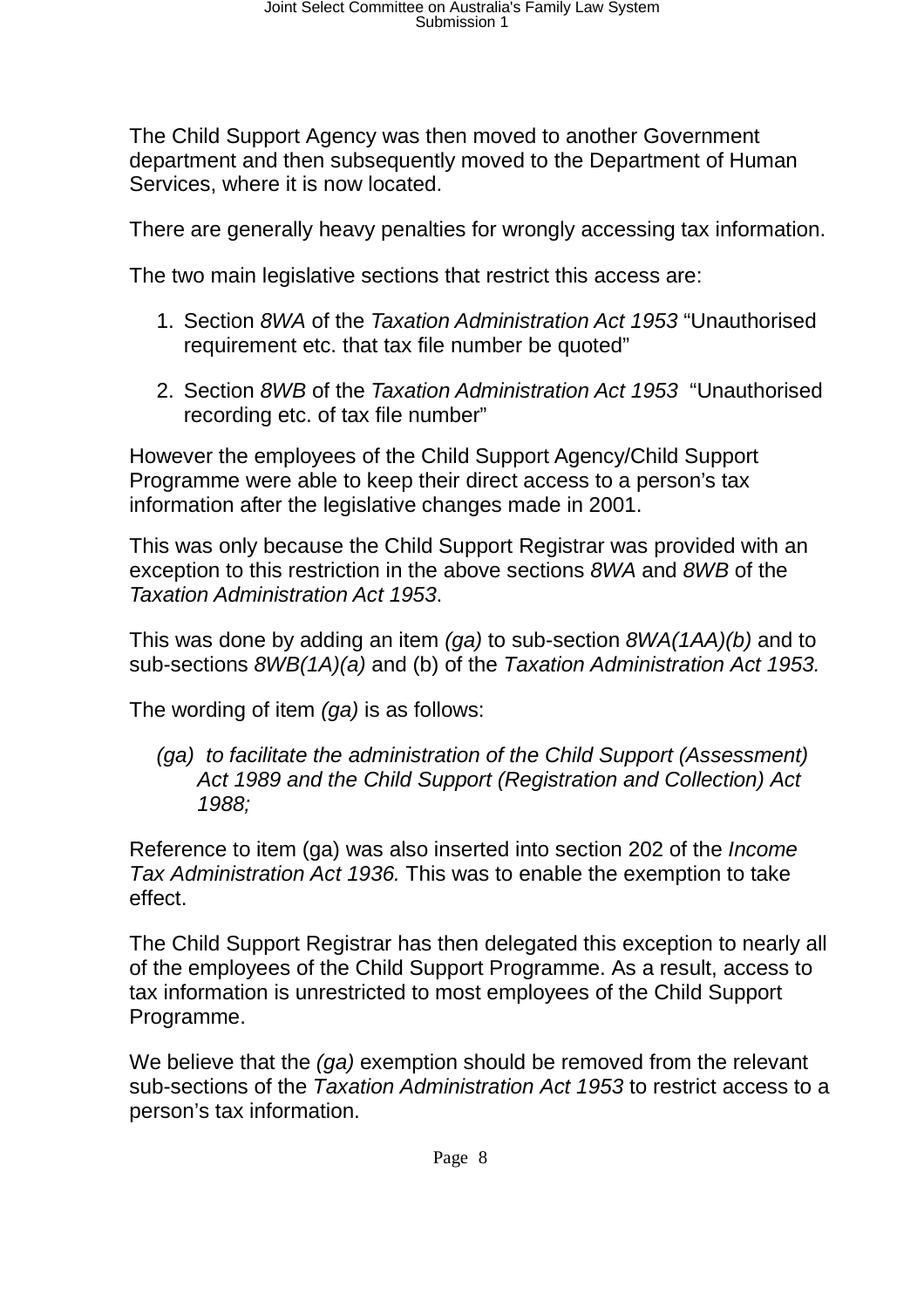This is in the same way that other Commonwealth Officers, such as those that are employed within the Australian Tax Office and Centrelink are restricted.

# **6 — Capping of Child Support Payments.**

From the latest available figures, approximately 43 per cent of child support payers are either unemployed or effectively unemployed on very low incomes. (Reference: Obtained from Table 5.2 of the Child Support Agency's publication, Child Support Scheme Facts and Figures 2006-07).

Unfortunately the Child Support Agency/Child Support Programme has not made these "unemployment" figures available since their 2006-07 publication. However it can be still considered that a large and significant number of child support payers are still unemployed or effectively unemployed on very low incomes.

We believe that unreasonable and unfair child support assessments have created this unemployment issue. This situation does not help anyone. It does not help the child support payer, the child support payee, the children or the Australian Tax Office (which collects less taxation revenue).

This is mainly because the present child support formula does not allow for a fair cap on child support payments. A fairer cap can be easily placed on child support income. This is by simply deleting columns 2 to 6 in the 'Costs of children' table in the current child support formula.

Only column 1 would remain in the table, thereby providing this fairer cap on child support payments.

As result, more people would in employment, thereby benefiting everyone concerned.

# **C - Item "k" of the Terms of Reference – "any related matters".**

Should it be considered that any of the above items should fall outside items "c" and "i" of the Terms of Reference, then it is submitted that they could be then considered for inclusion by your Committee as being part of Item 'k" of the Terms of Reference – "any related matters".